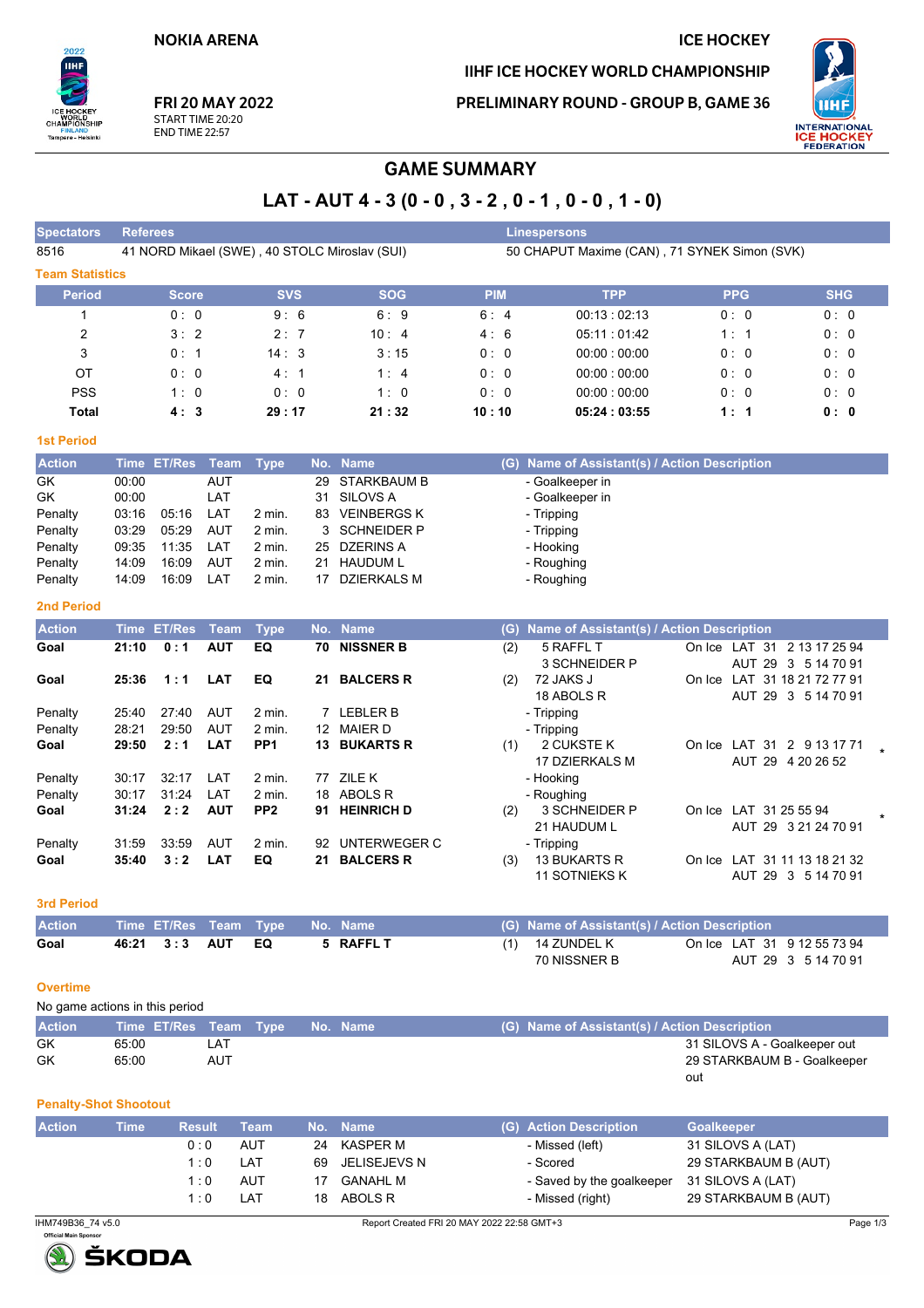### **NOKIA ARENA**

# **ICE HOCKEY**

29 STARKBAUM B (AUT) 31 SILOVS A (LAT) 29 STARKBAUM B (AUT)



#### **FRI 20 MAY 2022** START TIME 20:20

**END TIME 22:57** 

### **PRELIMINARY ROUND - GROUP B, GAME 36**

IIHF ICE HOCKEY WORLD CHAMPIONSHIP



| <b>Action</b> | <b>Time</b> | <b>Result</b> | Team |    | No. Name           | (G) Action Description    | <b>Goalkeeper</b> |
|---------------|-------------|---------------|------|----|--------------------|---------------------------|-------------------|
|               |             | 1:0           | AUT  | 3  | <b>SCHNEIDER P</b> | - Missed (right)          | 31 SILOVS A (LAT) |
|               |             | 2:0           | LAT  | 71 | <b>BUKARTS R</b>   | - Scored                  | 29 STARKBAUM B    |
|               |             | 2:1           | AUT  | 91 | <b>HEINRICH D</b>  | - Scored                  | 31 SILOVS A (LAT) |
|               |             | 2:1           | LAT  | 21 | <b>BALCERS R</b>   | - Saved by the goalkeeper | 29 STARKBAUM B    |
|               |             | 2:1           | AUT  |    | LEBLER B           | - Saved by the goalkeeper | 31 SILOVS A (LAT) |
| <b>GWG</b>    | 65:00       | $2 \cdot 1$   | LAT  | 71 | <b>BUKARTS R</b>   |                           |                   |

## Team: AUT - Austria

| No. Name            |    | SOG SVS | <b>MIP</b> | I No. Name            | SOG – | <b>SVS</b> | <b>MIP</b> |
|---------------------|----|---------|------------|-----------------------|-------|------------|------------|
| 31 SILOVS Arturs    | 32 | 29      | 65:00      | 29 STARKBAUM Bernhard | 20    |            | 65:00      |
| 80 MERZLIKINS Elvis |    |         |            | 30 KICKERT David      |       |            |            |

#### **Game Statistics**

**Goalkeeper Records** Team: LAT - Latvia

|              | <b>Team: LAT (Maroon)</b> |                                    |          |   |                |                |          |          |                   |            |   |                      |                |              |                |       |             |                    |      |           |                    |    |      |
|--------------|---------------------------|------------------------------------|----------|---|----------------|----------------|----------|----------|-------------------|------------|---|----------------------|----------------|--------------|----------------|-------|-------------|--------------------|------|-----------|--------------------|----|------|
|              |                           | <b>Head Coach: VITOLINS Harijs</b> |          |   |                |                |          |          |                   |            |   | <b>Shots on Goal</b> |                |              |                |       | Time on Ice |                    |      |           |                    |    |      |
|              |                           | No. Pos. Name                      | G.       | A | P              |                |          |          | PIM FO+ FO- FO+/- | FO%        |   |                      | $\overline{3}$ | <b>OT TS</b> |                | $+/-$ |             | $\overline{2}$     | 3    | <b>OT</b> | <b>TOT SHF AVG</b> |    |      |
| 18 F         |                           | ABOLS Rodrigo +C                   | 0        |   |                | 2              | 14       | 14       | 0                 | 50.00      | 0 | 1                    | $\mathbf{0}$   | $\Omega$     | $\overline{1}$ | $+2$  |             | 5:52 9:57          | 7:33 | 1:54      | 25:16              | 29 | 0:52 |
| 21 F         |                           | BALCERS Rudolfs +A                 | 2        | 0 | $\overline{2}$ | 0              | $\Omega$ | 0        | $\Omega$          | 0.00       |   | 2                    | 0              | $\Omega$     | 3              | $+2$  |             | 6:40 8:33 7:27     |      |           | 2:14 24:54         | 28 | 0:53 |
| 72 D         |                           | <b>JAKS Janis</b>                  | 0        |   |                | 0              | 0        | 0        | 0                 | 0.00       | 0 | 0                    | $\Omega$       |              |                | $+1$  |             | 7:45 7:46 6:03     |      |           | 2:40 24:14         | 32 | 0:45 |
| 77 D         |                           | <b>ZILE Kristaps</b>               | 0        | 0 | 0              | $\overline{2}$ | $\Omega$ | $\Omega$ | 0                 | 0.00       |   | 0                    | $\Omega$       | 0            |                | $+1$  |             | 5:56 3:58 5:34     |      | 0:00      | 15:28              | 28 | 0:33 |
| 91 F         |                           | <b>KENINS Ronalds</b>              | 0        | 0 | $\Omega$       | $\Omega$       | $\Omega$ | $\Omega$ | 0                 | 0.00       | 1 | 0                    |                | 0            | 2              | $+1$  |             | 5:15 9:12 7:28     |      |           | 1:36 23:31         | 27 | 0:52 |
| 13 F         |                           | <b>BUKARTS Rihards (BP)</b>        |          |   | 2              | 0              | 0        | 0        | 0                 | 0.00       | 0 |                      | 0              | 0            | 2              | 0     |             | 5:03 6:33 6:24     |      |           | 0:23 18:23         | 23 | 0:47 |
| 17 F         |                           | <b>DZIERKALS Martins</b>           | 0        |   | 1              | $\overline{2}$ | 1        | 0        | 1                 | 100.00     |   |                      | $\Omega$       | 0            | 2              | $-1$  |             | 5:57 5:44 6:39     |      | 1:25      | 19:45              | 25 | 0:47 |
| 25 F         |                           | <b>DZERINS Andris</b>              | 0        | 0 | 0              | $\overline{2}$ | 3        | 6        | $-3$              | 33.33      | 0 | 2                    | $\Omega$       | 0            | 2              | -1    |             | 4:39 4:02 5:25     |      | 0:31      | 14:37              | 22 | 0:39 |
| 32 D         |                           | KULDA Arturs +A                    | 0        | 0 | 0              | $\Omega$       | 0        | 0        | 0                 | 0.00       | 0 | 0                    |                | 0            |                | $+1$  |             | 7:25 5:36 7:56     |      |           | 0:57 21:54         | 27 | 0:48 |
| 94 D         |                           | <b>RUBINS Kristians</b>            | 0        | 0 | $\Omega$       | $\Omega$       | $\Omega$ | 0        | 0                 | 0.00       |   | 0                    |                | 0            | 2              | $-2$  | 5:11        | 5:08 6:28          |      | 1:22      | 18:09              | 27 | 0:40 |
|              | 2 D                       | <b>CUKSTE Karlis</b>               | 0        |   |                | 0              | 0        | 0        | 0                 | 0.00       | 0 | 0                    | 0              | 0            | 0              | -1    |             | 4:01 5:01 5:34     |      | 0:00      | 14:36              | 27 | 0:32 |
| 11 D         |                           | <b>SOTNIEKS Kristaps</b>           | $\Omega$ |   | 1              | 0              | 0        | 0        | 0                 | 0.00       | 0 | 0                    | $\mathbf{0}$   | 0            | $\Omega$       | $+1$  | 4:11        | 3:13 6:30          |      | 0:00      | 13:54              | 21 | 0:39 |
| 69 F         |                           | <b>JELISEJEVS Nikolajs</b>         | 0        | 0 | $\Omega$       | $\Omega$       | 0        | 0        | 0                 | 0.00       | 0 | 0                    | $\Omega$       | 0            | $\Omega$       | 0     |             | 4:32 4:54 4:39     |      | 0:42      | 14:47              | 22 | 0:40 |
| 71 F         |                           | <b>BUKARTS Roberts</b>             | 0        | 0 | 0              | $\Omega$       | $\Omega$ | $\Omega$ | 0                 | 0.00       | 0 |                      | $\Omega$       | 0            |                | 0     |             | 3:40 5:01 4:54     |      | 0:44      | 14:19              | 22 | 0:39 |
| 95 F         |                           | <b>BATNA Oskars</b>                | 0        | 0 | 0              | $\Omega$       | 6        | 8        | -2                | 42.86      | 0 |                      | 0              | 0            |                | 0     |             | 4:35 3:18 5:35     |      | 0:27      | 13:55              | 21 | 0:39 |
|              | 9 F                       | <b>KRASTENBERGS Renars</b>         | 0        | 0 | 0              | 0              | 0        | 0        | 0                 | 0.00       | 0 | 0                    | 0              | 0            | 0              | $-1$  |             | 1:59 2:39 1:14     |      | 0:00      | 5:52               | 9  | 0:39 |
| 12 F         |                           | <b>MARENIS Rihards</b>             | 0        | 0 | 0              | 0              | 0        | 0        | 0                 | 0.00       | 0 | 0                    | 0              | 0            | 0              | -1    |             | 3:33 1:22 1:11     |      | 0:00      | 6:06               | 9  | 0:40 |
| 55 D         |                           | <b>MAMCICS Roberts</b>             | 0        | 0 | 0              | 0              | 0        | 0        | 0                 | 0.00       |   | 0                    | $\Omega$       | 0            |                | -1    |             | 5:21 4:32 1:52     |      | 0:00      | 11:45              | 14 | 0:50 |
| 73 F         |                           | <b>SMIRNOVS Deniss</b>             | 0        | 0 | $\Omega$       | 0              | 2        | 2        | 0                 | 50.00      | 0 | 0                    | $\Omega$       | 0            | $\Omega$       | $-1$  |             | $0:00$ $0:41$ 1:25 |      | 0:00      | 2:06               | 4  | 0:31 |
| 83 F         |                           | <b>VEINBERGS Klavs</b>             | 0        | 0 | 0              | $\overline{2}$ | 1        | 3        | $-2$              | 25.00      | 0 | 0                    | $\mathbf{0}$   | $\Omega$     | $\Omega$       | 0     |             | 2:14 0:00 0:00     |      | 0:00      | 2:14               | 4  | 0:33 |
|              | 31 GK                     | <b>SILOVS Arturs</b>               | 0        | 0 | 0              | 0              |          |          |                   |            | 0 | 0                    | 0              | 0            | 0              |       |             |                    |      |           |                    |    |      |
|              | 80 GK                     | <b>MERZLIKINS Elvis</b>            | 0        | 0 | 0              | 0              |          |          |                   |            | 0 | 0                    | $\Omega$       | 0            | 0              |       |             |                    |      |           |                    |    |      |
| <b>Total</b> |                           |                                    | 3        | 6 | 9              | 10             | 27       | 33       |                   | $-6$ 45.00 | 6 | 10                   | 3              | 1            | 20             |       |             |                    |      |           |                    |    |      |

#### Team : AUT (White)

| <b>Head Coach: BADER Roger</b> |  |                              |    |          |    |   |              |          |          | <b>Shots on Goal</b>  |  |   |               |              | Time on Ice  |              |                |           |      |      |            |    |                |
|--------------------------------|--|------------------------------|----|----------|----|---|--------------|----------|----------|-----------------------|--|---|---------------|--------------|--------------|--------------|----------------|-----------|------|------|------------|----|----------------|
|                                |  | No. Pos. Name                | G. |          | P. |   |              |          |          | PIM FO+ FO- FO+/- FO% |  |   | ß.            | <b>OT TS</b> |              | $+/-$        |                | 2         | 3    | OT.  | <b>TOT</b> |    | <b>SHF AVG</b> |
| 12 D                           |  | <b>MAIER David</b>           |    |          |    |   | n            |          | 0        | 0.00                  |  |   |               |              | <sup>0</sup> | 0            | 5.49           | 6:07      | 6:20 | 0:00 | 18:16      | 24 | 0:45           |
| 17 F                           |  | GANAHL Manuel +A             |    | $\Omega$ |    |   |              |          |          | 100.00                |  |   |               |              | 2            | O.           | 5:11           | 7.02      | 6:21 | 1:01 | 19:35      | 28 | 0:41           |
| 21 F                           |  | <b>HAUDUM Lukas</b>          |    |          |    | 2 | 6            |          | -1       | 46.15                 |  |   |               | <sup>0</sup> | 0            | 0.           | 6:55 5:14      |           | 6:05 | 1:05 | 19:19      | 25 | 0:46           |
| 24 F                           |  | <b>KASPER Marco</b>          |    |          |    | 0 |              |          | 0        | 50.00                 |  |   | 4             |              | 6            | O.           | 6.39 6.19 5.57 |           |      | 1:09 | 20:04      | 26 | 0.46           |
| 92 D                           |  | <b>UNTERWEGER Clemens</b>    |    | $\Omega$ |    | 2 | 0            | $\Omega$ | 0        | 0.00                  |  |   | $\mathcal{P}$ | 2            | 4            | 0            |                | 5:45 6:30 | 6:04 | 1:28 | 19:47      | 27 | 0:43           |
| 3 F                            |  | <b>SCHNEIDER Peter</b>       |    |          |    | 2 | 0            | 0        | $\Omega$ | 0.00                  |  |   |               | O            |              | <sup>0</sup> | 5:13 3:57 5:51 |           |      | 1:12 | 16:13      | 23 | 0:42           |
| 5 F                            |  | RAFFL Thomas +C (BP)         |    |          |    | 0 | 0            | 0        | 0        | 0.00                  |  | 0 | 3             | $\Omega$     | 4            | <sup>0</sup> | 5:20 5:42 6:01 |           |      | 1:49 | 18:52      | 28 | 0:40           |
| 14 D                           |  | <b>ZUNDEL Kilian</b>         |    |          |    | 0 | 0            | 0        | 0        | 0.00                  |  | 0 | 0             | $\Omega$     | 0            | ∩.           | 5:16 4:03 7:05 |           |      | 0:00 | 16:24      | 22 | 0.44           |
| 70 F                           |  | <b>NISSNER Benjamin</b>      |    |          |    | 0 | 9            | 9        | 0        | 50.00                 |  |   | 0             | $\Omega$     | 2            | ∩.           | 5:40 5:22 5:46 |           |      | 1:52 | 18:40      | 28 | 0:40           |
| 91 D                           |  | <b>HEINRICH Dominique +A</b> |    | $\Omega$ |    | 0 | 0            | 0        | 0        | 0.00                  |  |   | 2             | $\Omega$     | 3            | $\Omega$     | 5:47           | 4:47 5:50 |      | 2:16 | 18:40      | 26 | 0:43           |
| 7 F                            |  | <b>LEBLER Brian</b>          |    |          |    | 2 | 0            | 0        | $\Omega$ | 0.00                  |  |   | 0             | $\Omega$     |              | O.           | 4.43           | 4.14      | 4:21 | 0:29 | 13.47      | 21 | 0:39           |
| 9 F                            |  | <b>WUKOVITS Ali</b>          |    |          |    | 0 | 3            | 8        | -5       | 27.27                 |  |   |               | <sup>0</sup> | $\Omega$     | O.           | 5:07           | 5:22      | 4:28 | 1:01 | 15:58      | 22 | 0:43           |
| 32 D                           |  | <b>WOLF Bernd</b>            |    |          |    | 0 | <sup>0</sup> |          | 0        | 0.00                  |  |   |               | n            | 2            | O.           | 4.42           | 5:01      | 4:56 | 1:15 | 15:54      | 21 | 0:45           |

IHM749B36 74 v5.0 —<br>Official Main Sponso